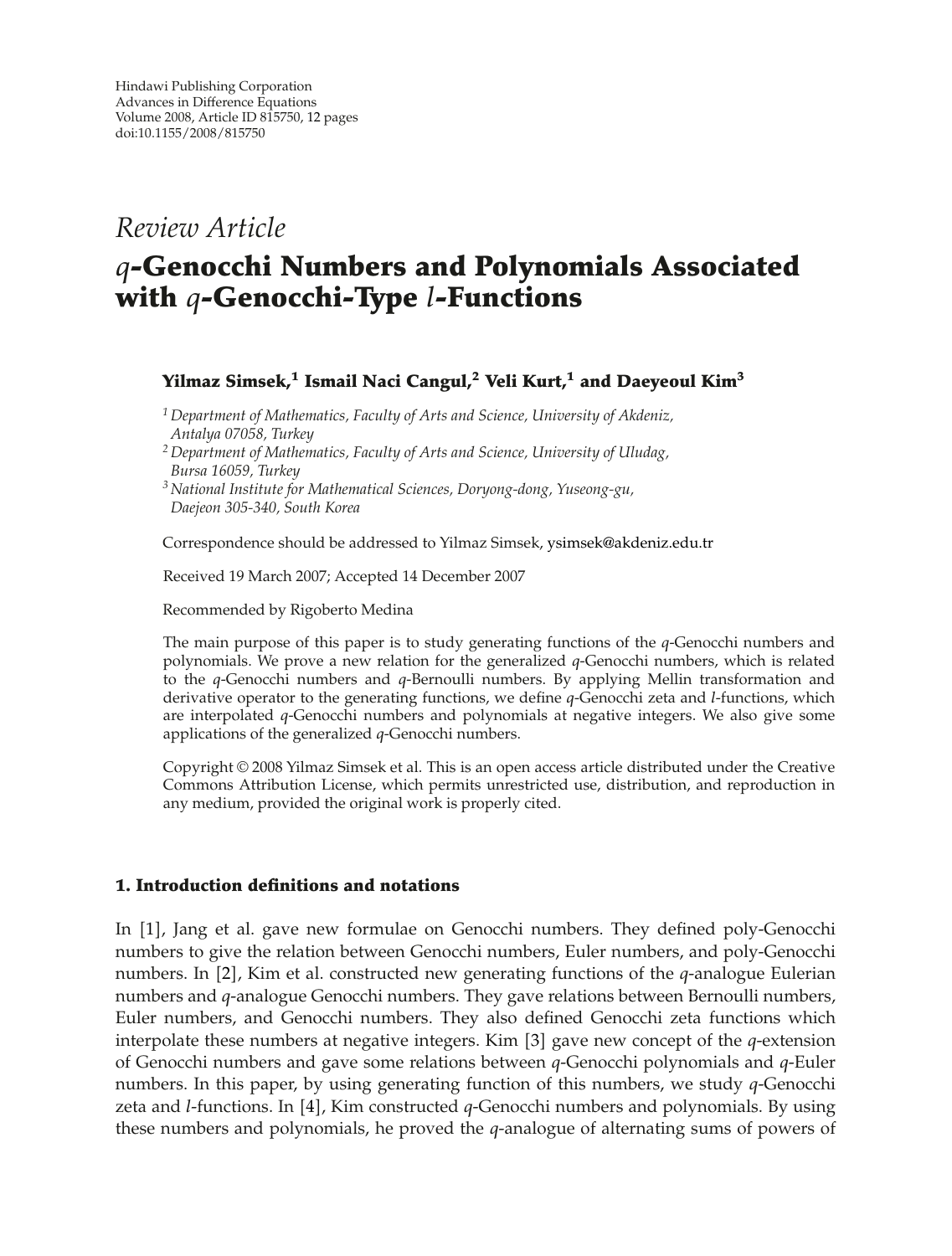# 2 Advances in Difference Equations

consecutive integers due to Euler:

$$
\sum_{j=0}^{k-1} \left[ j : q^2 \right] (-1)^{j-1} [j]^{n-1} q^{(k-j)(n+1)/2} = \frac{G_{n,k,q} - G_{n,k,q}(k)}{(1+q)n} \tag{1.1}
$$

(cf. [4]), where if  $q \in \mathbb{C}$ ,  $|q| < 1$ ,

$$
[x] = [x : q] = \frac{1 - q^x}{1 - q}, \qquad [j : q^2] = \frac{1 - q^{2j}}{1 - q^2}, \tag{1.2}
$$

and the numbers  $G_{n,k,q}$  are called q-Genocchi numbers which are defined by

$$
(1+q)t\sum_{j=0}^{\infty}q^{k-j}[j:q^{2}](-1)^{j-1}\exp\left(t[j,q^{2}]q^{(k-j)/2}\right)=\sum_{j=0}^{\infty}G_{n,k,q}\frac{t^{n}}{n!}.
$$
 (1.3)

Note that  $\lim_{q\to 1}[x] = x$ , (cf. [3, 5–9]). The Euler numbers  $E_n$  are usually defined by means of the following generating function (cf.  $[10-16]$ ):

$$
\frac{2}{e^t + 1} = \sum_{n=0}^{\infty} E_n \frac{t^n}{n!}, \quad |t| < \pi. \tag{1.4}
$$

The Genocchi numbers *Gn* are usually defined by means of the following generating function  $(cf. [12, 13]:$ 

$$
\frac{2t}{e^t + 1} = \sum_{n=0}^{\infty} G_n \frac{t^n}{n!}, \quad |t| < \pi. \tag{1.5}
$$

These numbers are classical and important in number theory. In [12], Kim defined generating functions of the *q*-Genocchi numbers and *q*-Euler numbers as follows:

$$
(1+q)e^{t/(1-q)}\sum_{n=0}^{\infty}\frac{(-1)^n}{(1+q^{n+1})(1-q)^n}\frac{t^n}{n!}=\sum_{m=0}^{\infty}E_{m,q}\frac{t^m}{m!},\qquad(1.6)
$$

where *Em,q* denotes *q*-Euler numbers,

$$
G_q(t) = (1+q)t \sum_{m=0}^{\infty} (-1)^n q^n e^{[n]t} = \sum_{m=0}^{\infty} G_{m,q} \frac{t^m}{m!},
$$
 (1.7)

where  $G_{m,q}$  denotes q-Genocchi numbers. Genocchi zeta function is defined as follows (cf. [13, page 108]): for  $s \in \mathbb{C}$ ,

$$
\zeta_G(s) = 2 \sum_{n=1}^{\infty} \frac{(-1)^n}{n^s}.
$$
\n(1.8)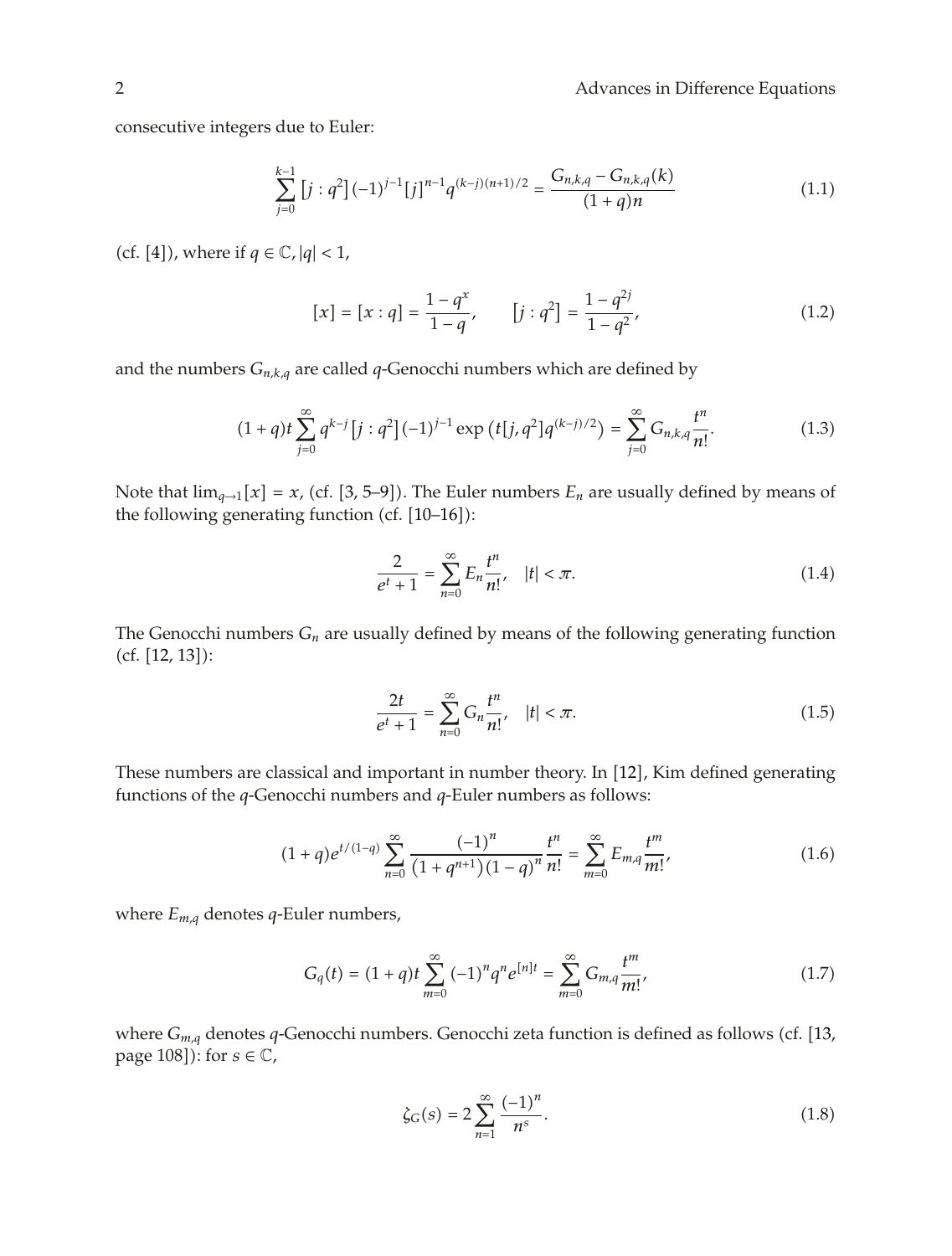Kim [17] defined the ferminoic and deformic expression of *p*-adic *q*-Volkenborn integral at  $q = -1$  and  $q = 1$ . He constructed integral equation of the fermionic expression of *p*-adic *q*-Volkenborn integral at *q* = −1. By using this integral equation, he defined new generating functions of *λ*-Euler numbers and polynomials. By using derivative operator to this functions, he constructed new *λ*-zeta, *λ*-*l*-functions and *p*-adic *λ*-*l*-functions, which are interpolated *λ*-Euler numbers and polynomials. He also gave some applications which are the formulae of the trigonometric functions by applying ferminoic and deformic expression of *p*-adic *q*-Volkenborn integral at  $q = -1$  and  $q = 1$ . Kim and Rim [18] defined two-variable *L*-function. They gave main properties of this function. In  $[6]$ , Kim constructed the two-variable *p*-adic *q*-*L*-function which interpolates the generalized *q*-Bernoulli polynomials attached to Dirichlet character. In [19], Simsek et al. constructed the two-variable Dirichlet *q*-*L*-function and the twovariable multiple Dirichlet-type Changhee *q*-*L*-function. In [8, 20], Simsek defined generating functions, which are interpolates twisted Bernoulli numbers and polynomials, twisted Euler numbers and polynomials. He<sup>[21]</sup> also gave new generating functions which produce *q*-Genocchi zeta functions and *q*-*l*-series with attached to Dirichlet character. Therefore, by using these generating functions, he constructed new *q*-analogue of Hardy-Berndt sums. He gave relations between these sums, *q*-Genocchi zeta functions and *q*-*l*-series as well,

$$
\zeta_G(s)\Gamma(s) = \int_0^\infty \frac{2x^{s-1}}{e^{-x} + 1} dx\tag{1.9}
$$

(cf. [21]), where  $\Gamma(s)$  is Euler's gamma function and  $\zeta_G(1 - n) = -G_n/n$ ,  $n > 1$  (cf. [1], [13, page 108, equation (2.43)]). The first author defined *q*-analogue of the Genocchi zeta functions as follows [21].

*Definition 1.1.* Let  $s \in \mathbb{C}$  and  $Re(s) > 1$ . *q*-analogue of the Genocchi type zeta function is expressed by the formula

$$
\mathfrak{I}_{G,q}(s) = (1+q) \sum_{n=1}^{\infty} \frac{(-1)^n q^{-n}}{(q^{-n}[n])^s}.
$$
\n(1.10)

*Remark* 1.2. If  $q\rightarrow 1$ , then (1.10) reduces to ordinary Genocchi zeta functions (see [13, page 108]). Cenkci et al. [22], defined different type of *q*-Genocchi zeta functions, which are defined as follows:

$$
\zeta_q^{(G)}(s) = q(1+q) \sum_{n=1}^{\infty} \frac{(-1)^{n+1} q^n}{[n]^s}.
$$
\n(1.11)

Simsek 21 defined *q*-analogue of the Hurwitz-type Genocchi zeta function by applying the Mellin transformations as follows:

$$
\mathfrak{I}_q(s,x) = \frac{1}{\Gamma(s)} \int_0^\infty t^{s-1} \left( \sum_{n=0}^\infty (-1)^n q^{-n} e^{-(q^{-n}[n]+x)t} \right) dt. \tag{1.12}
$$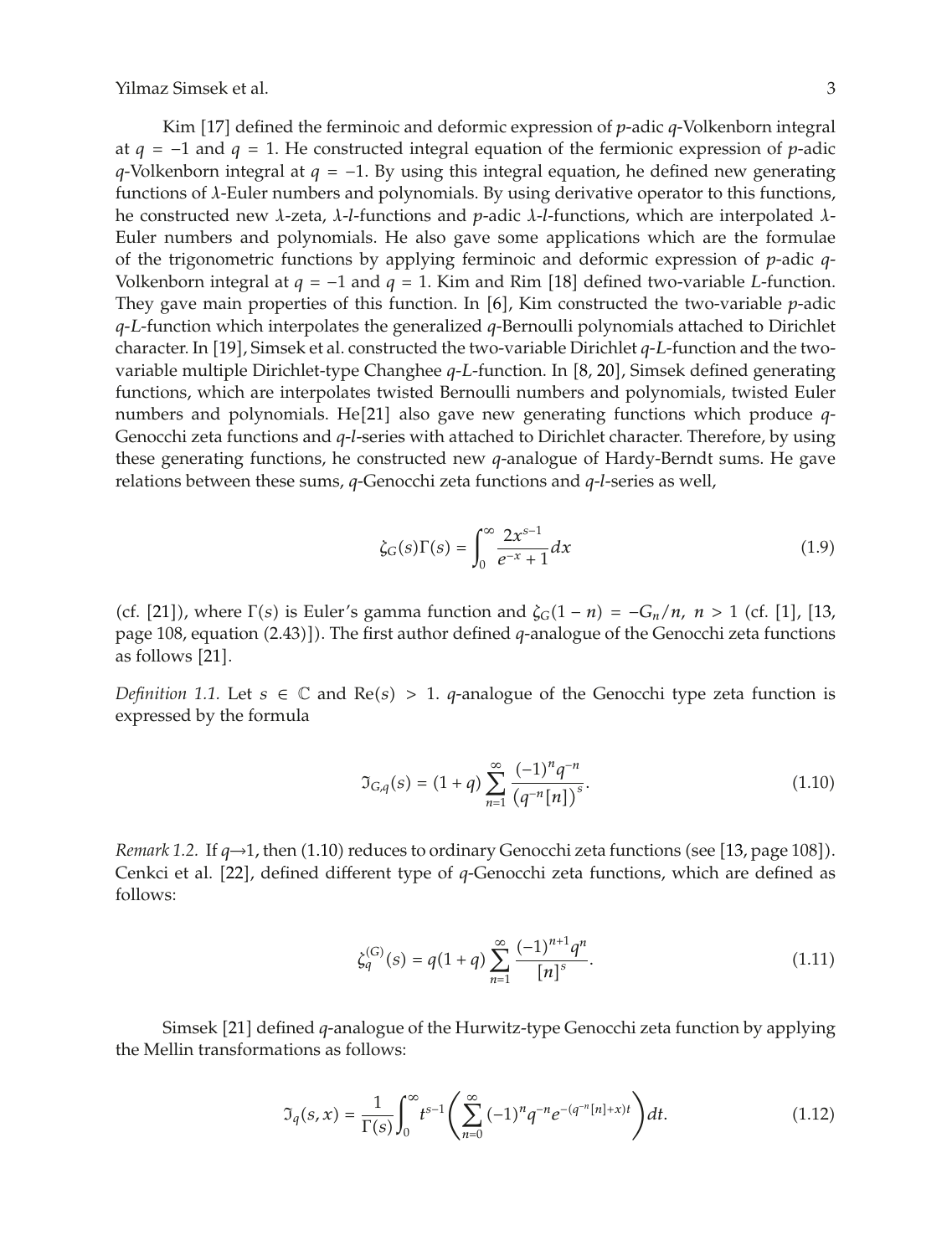*Definition 1.3* (see [21]). Let  $s \in \mathbb{C}$ , Re( $s$ ) > 1, and  $0 < x \le 1$ . *q*-analogue of the Hurwitz-type Genocchi zeta function is expressed by the formula

$$
\mathfrak{I}_{G,q}(s,x) := [2]\mathfrak{I}_q(s,x). \tag{1.13}
$$

Observe that when  $x = 1$ , the  $\mathfrak{I}_{G,q}(s,x)$  is reduced to  $\mathfrak{I}_{G,q}(s)$  and if  $q\rightarrow 1$ , then  $\mathfrak{I}_{G,q}(s,x)$ → $\mathfrak{I}_G(s,x)$ . A function  $\mathfrak{I}_G(s,x)$  is called an ordinary Hurwitz-type Genocchi zeta function if  $\mathfrak{I}_G(s, x)$  is expressed by the formula

$$
\mathfrak{I}(s,x) := 2 \sum_{n=0}^{\infty} \frac{(-1)^n}{(n+x)^s},\tag{1.14}
$$

where  $s \in \mathbb{C}$ ,  $\text{Re}(s) > 1$ , and  $0 < x \leq 1$ , cf. [13].

In [21], Simsek defined *q*-analogue (Genocchi-type) one- and two-variable *l*-functions as follows, respectively; let *χ* be a Dirichlet character; let *s*  $\in \mathbb{C}$  and Re $(s) > 1$ ;

$$
l_{G,q}(s,\chi) = \frac{(1+q)}{\Gamma(s)} \int_0^\infty t^{s-1} \left( \sum_{n=1}^\infty (-1)^n \chi(n) q^{-n} e^{-q^{-n}[n]t} \right) dt,
$$
\n(1.15)

$$
l_{G,q}(s,x,\chi) = \frac{(1+q)}{\Gamma(s)} \int_0^\infty t^{s-1} \left( \sum_{n=0}^\infty (-1)^n \chi(n) q^{-n} e^{-(q^{-n}[n]+x)t} \right) dt.
$$
 (1.16)

A function  $l_G(s, \gamma)$  is called an ordinary Genocchi-type *l*-function if  $l_G(s, \gamma)$  is expressed by the formula

$$
l(s,x) := 2\sum_{n=0}^{\infty} \frac{(-1)^n \chi(n)}{(n+x)^s},
$$
\n(1.17)

where  $s \in \mathbb{C}$ ,  $\text{Re}(s) > 1$  and  $0 < x \le 1$ , cf. [13].

Observe that when  $\gamma \equiv 1$ , (1.15) reduces to (1.10):

$$
l_q(s,1) = \mathfrak{I}_q(s). \tag{1.18}
$$

We summarize our work as follows. In Section 2, we study generating functions of the *q*-Genocchi numbers and polynomials. By using infinite and finite series, we give some definitions of the *q*-Genocchi numbers and polynomials. We find new relations between generalized *q*-Genocchi numbers with attached to *χ, q*-Genocchi numbers and Barnes' type Changhee *q*-Bernoulli numbers. In Section 3, by applying Mellin transformation and derivative operator to the generating functions of the *q*-Genocchi numbers, we construct *q*-Genocchi zeta and *l*-functions, which are interpolated *q*-Genocchi numbers and polynomials at negative integers. We also give some new relations related to these numbers and polynomials.

## **2.** *q***-Genocchi number and polynomials**

In this section, we give some new relations and identities related to *q*-Genocchi numbers and polynomials. Firstly we give some generating functions of the *q*-Genocchi numbers, which were defined by Kim  $[3, 10, 11]$ :

$$
F_q(t) = e^{t/(1-q)} \sum_{j=0}^{\infty} \frac{(1+q)}{[2:q^{j+1}]} \left(\frac{1}{q-1}\right)^j \frac{t^j}{j!} = (1+q) \sum_{l=0}^{\infty} (-q)^l e^{[l]t}, \tag{2.1}
$$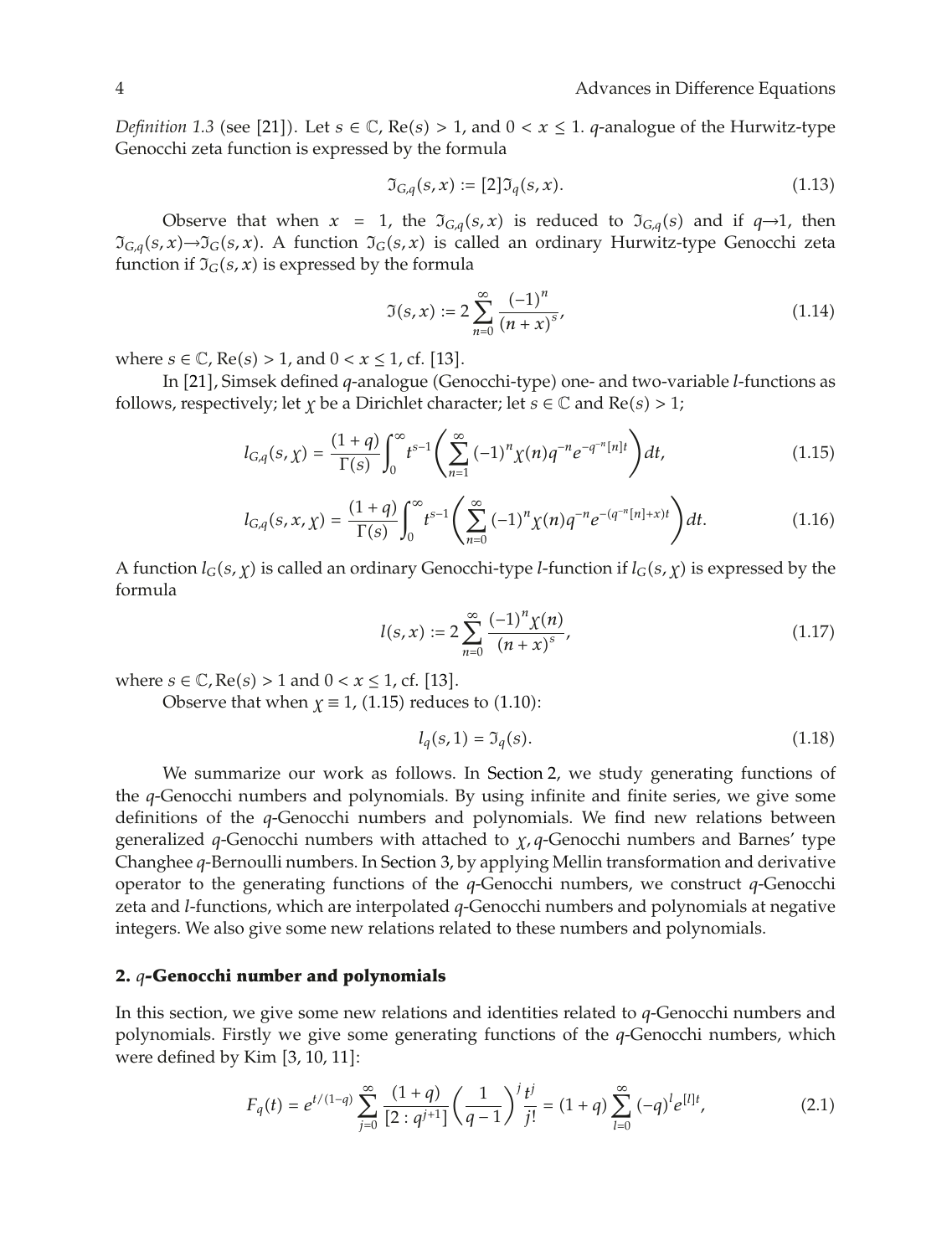and let

$$
F_q^*(t) = t(1+q) \sum_{l=0}^{\infty} (-q)^l e^{[l]t} = \sum_{n=0}^{\infty} G_{n,q} \frac{t^n}{n!}
$$
 (2.2)

(cf. [3, 10, 11, 23]), where  $G_{n,q}$  denotes q-Genocchi numbers.

We note that *q*-Genocchi numbers,  $G_{n,q}$ , were defined by Kim [3, 10, 11].

By using the above generating functions, *q*-Genocchi polynomials,  $G_{n,q}(x)$ , are defined by means of the following generating function:

$$
F_q^*(t, x) = F_q^*(t)e^{tx} = \sum_{n=0}^{\infty} G_{n,q}(x)\frac{t^n}{n!}.
$$
 (2.3)

Our generating function of  $G_{n,q}(x)$  is similar to that of [3, 12, 21, 23]. By using Cauchy product in  $(2.3)$ , we easily obtain

$$
\sum_{n=0}^{\infty} G_{n,q}(x) \frac{t^n}{n!} = \sum_{n=0}^{\infty} G_{n,q} \frac{t^n}{n!} \sum_{n=0}^{\infty} \frac{t^n x^n}{n!} = \sum_{n=0}^{\infty} \sum_{k=0}^n G_{k,q} \frac{x^{n-k}}{k!(n-k)!} t^n.
$$
 (2.4)

Then by comparing coefficients of  $t^n$  on both sides of the above equation, for  $n \geq 2$ , we obtain the following result.

**Theorem 2.1.** Let *n* be an integer with  $n \geq 2$ . Then one has

$$
G_{n,q}(x) = \sum_{k=0}^{\infty} {n \choose k} x^{n-k} G_{k,q}.
$$
 (2.5)

By using the same method in  $[3, 12, 21]$  in  $(2.3)$ , we have

$$
\sum_{n=0}^{\infty} G_{n,q}(x) \frac{t^n}{n!} = (1+q)t \sum_{n=0}^{\infty} (-1)^n q^n e^{[n]t+xt} = (1+q)t \sum_{n=0}^{\infty} (-1)^n q^n \sum_{k=0}^{\infty} \frac{([n]+x)^k t^k}{k!},
$$
(2.6)

and after some elementary calculations, we have

$$
\sum_{k=0}^{\infty} G_{k,q}(x) \frac{t^k}{k!} = \sum_{k=0}^{\infty} \left( (1+q) \sum_{n=0}^{\infty} (-1)^n q^n ([n]+x)^{k-1} k \right) \frac{t^k}{k!}.
$$
 (2.7)

By comparing coefficients of  $t^k/k!$  on both sides of the above equation, we arrive at the following corollary.

**Corollary 2.2.** *Let*  $k \in \mathbb{N}$ *. Then one has* 

$$
G_{k,q}(x) = k(q+1) \sum_{n=0}^{\infty} \sum_{j=0}^{k-1} \sum_{d=0}^{j} {k-1 \choose j} {j \choose d} \frac{(-1)^{n+d} q^{d(n+1)} x^{k-j-1}}{(1-q)^j}.
$$
 (2.8)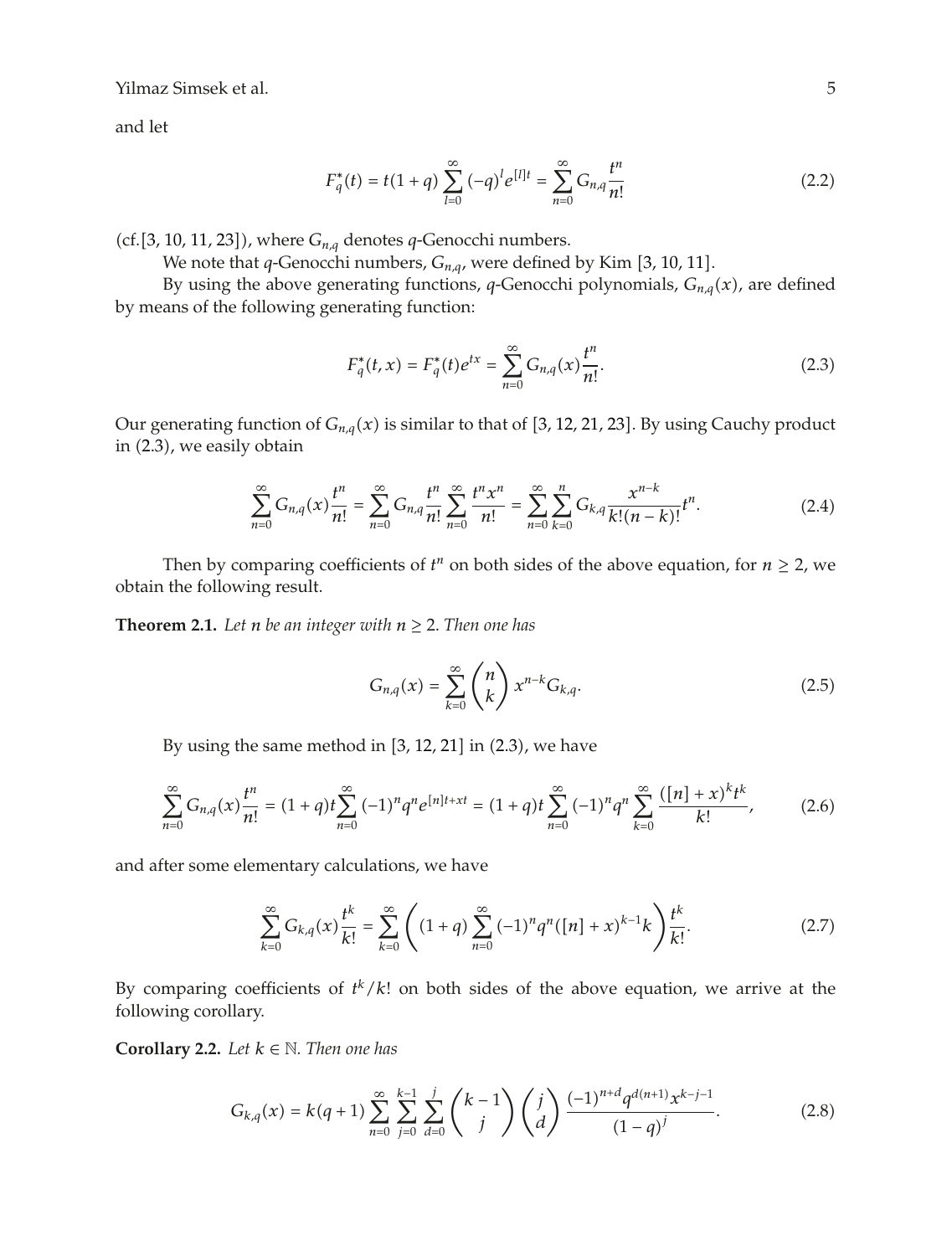*We give some of q-Genocchi polynomials as follows:*  $G_{o,q}(x) = 0$ ,  $G_{1,q}(x) = 1$ ,  $G_{2,q}(x) = 2x - 2q/(1 +$  $q^2)$ , ....

From the generating function  $F_q^*(t)$ , we have the following.

**Corollary 2.3.** *Let*  $k \in \mathbb{N}$ *. Then one has* 

$$
G_{k,q} = k(1+q) \sum_{n=0}^{\infty} (-1)^n q^n [n]^{k-1} = \frac{k(1-q^2)}{(1-q)^k} \sum_{j=0}^{k-1} \frac{\binom{k-1}{j} (-1)^j}{1+q^{j+1}}.
$$
 (2.9)

Proof of the Corollary 2.3 was given by Kim [3, 12]. We give some of *q*-Genocchi numbers as follows:  $G_{o,q} = 0$ ,  $G_{1,q} = 1$ ,  $G_{2,q} = -2q/(1+q^2)$ ,....

Observe that if  $q \rightarrow 1$ , then  $G_{2,1} = -1$ .

By using derivative operator to  $(2.6)$ , we have

$$
\frac{d}{dx}\sum_{n=0}^{\infty}G_{n,q}(x)\frac{t^n}{n!}=\frac{d}{dx}\bigg((1+q)t\sum_{n=0}^{\infty}(-1)^nq^ne^{([n]+x)t}\bigg)=\sum_{n=0}^{\infty}G_{n,q}(x)\frac{t^{n+1}}{n!}.\tag{2.10}
$$

After some elementary calculations, we arrive at the following corollary.

**Corollary 2.4.** *Let n be a positive integer. Then one has*

$$
\frac{d}{dx}G_{n,q}(x) = nG_{n-1,q}(x). \tag{2.11}
$$

**Corollary 2.5.** *Let n be a positive integer. Then one has*

$$
G_{q,n}(x+y) = \sum_{k=0}^{n} {n \choose k} G_{k,q}(x) y^{n-k}.
$$
 (2.12)

 $\Box$ 

*Proof.* Proof of this corollary is easily obtained from  $(2.4)$ .

Generalized *q*-Genocchi numbers are defined by means of the following generating function (this generating function is similar to that of  $[3, 12, 21-24]$ ):

$$
F_{q,\chi}(t) = (1+q)t \sum_{n=0}^{\infty} \chi(n)q^n(-1)^n e^{[n]t} = \sum_{n=0}^{\infty} G_{n,\chi,q} \frac{t^n}{n!},
$$
 (2.13)

where *χ* denotes the Dirichlet character with conductor  $d \in \mathbb{Z}^+$ , the set of positive integers.

Observe that when  $\chi \equiv 1$ , (2.13) reduces to (2.3).

By  $(2.13)$ , we have

$$
\sum_{m=0}^{\infty} G_{m,\chi,q} \frac{t^m}{m!} = (1+q) \sum_{n=0}^{\infty} \sum_{m=0}^{\infty} \frac{\chi(n)q^n (-1)^n [n]^m t^{m+1}}{m!}.
$$
 (2.14)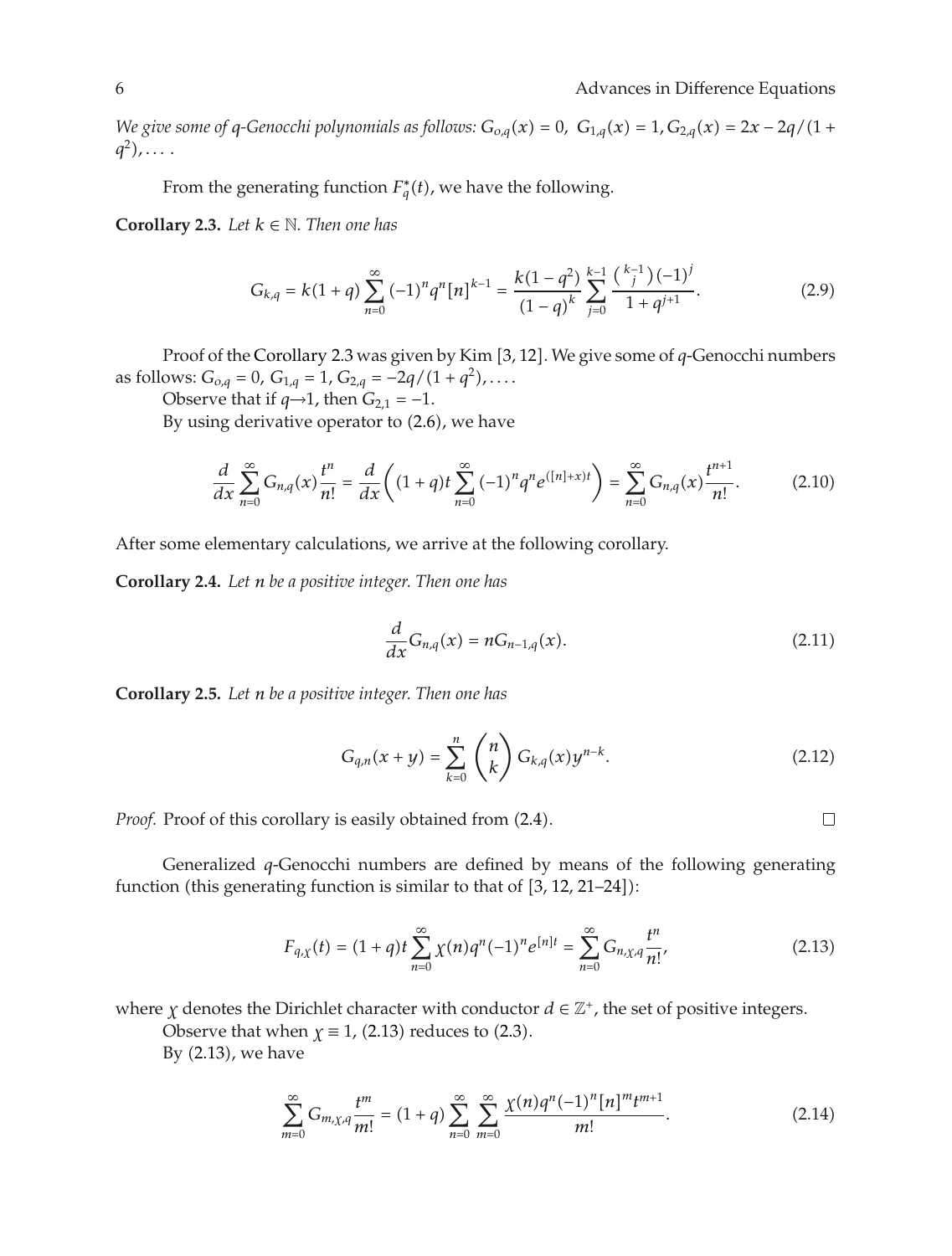After some elementary calculations and by comparing coefficients *t <sup>m</sup>* on both sides of the above equation, we get

$$
G_{m,\chi,q} = (1+q)m\sum_{n=0}^{\infty} (-1)^n q^n \chi(n) [n]^{m-1}.
$$
 (2.15)

By setting  $n = a + d$ *j*, where  $(j = 0, 1, 2, \ldots, \infty; a = 1, 2, \ldots, d$ , and  $\chi(a + id) = \chi(a)$ , in the above equation, we obtain

$$
G_{m,\chi,q} = (1+q)m \sum_{j=0}^{\infty} \sum_{a=1}^{d} (-1)^{a+jd} q^{a+jd} \chi(a+jd) [a+jd]^{m-1}
$$
  
=  $(1+q)m \sum_{a=1}^{d} \sum_{i=0}^{m-1} (-1)^{a} {m-1 \choose i} q^{a(m-i)} \chi(a) [a]^i [d]^{m-i-1} \sum_{j=0}^{\infty} (-1)^{dj} q^{dj} [j, q^d]^{m-i-1}.$  (2.16)

In [15], Srivastava et al. defined the following generalized Barnes-type Changhee *q*-Bernoulli numbers.

Let *χ* be the Dirichlet character with conductor *d*. Then the generalized Barnes-type Changhee *q*-Bernoulli numbers with attached to *χ* are defined as follows:

$$
F_{q,\chi}(t \mid w_1) = -w_1 t \sum_{n=0}^{\infty} \chi(n) q^{w_1 n} e^{[w_1 n]t} = \sum_{n=0}^{\infty} \frac{\beta_{n,\chi,q}(w_1) t^n}{n!}, \quad |t| < 2\pi \tag{2.17}
$$

(cf. [15]). Substituting  $\gamma \equiv 1$  and  $w_1 = 1$  into the above equation, we have

$$
F_{q,1}(t \mid 1) = -t \sum_{n=0}^{\infty} q^n e^{[n]t} = \sum_{n=0}^{\infty} \frac{\beta_{n,q} t^n}{n!}.
$$
 (2.18)

By using derivative operator to the above, we obtain

$$
\frac{d^m}{dt^m}F_{q,1}(t \mid 1)|_{t=0} = \beta_{m,q} = -m \sum_{n=0}^{\infty} q^n [n]^{m-1}.
$$
 (2.19)

By substituting  $(2.9)$  and  $(2.19)$  into  $(2.16)$ , after some calculations, we arrive at the following theorem.

**Theorem 2.6.** *Let χ be the Dirichlet character with conductor d. If d is odd, then one has*

$$
G_{m,\chi}(q) = \sum_{a=1}^{d} \sum_{i=0}^{m-1} {m-1 \choose i} (-1)^a q^{a(m-i)} \chi(a) [a]^i [d]^{m-i-1} G_{m-i}(q^d), \qquad (2.20)
$$

*if d is even, then one has*

$$
G_{m,\chi}(q) = \sum_{a=1}^{d} \sum_{i=0}^{m-1} {m-1 \choose i} (-1)^{a+1} \frac{m}{m-i} q^{a(m-i)} \chi(a) [a]^i [d]^{m-i-1} \beta_{m-i,q^d},
$$
(2.21)

*where*  $\beta_{m-i,q^d}$  *is defined in* (2.19).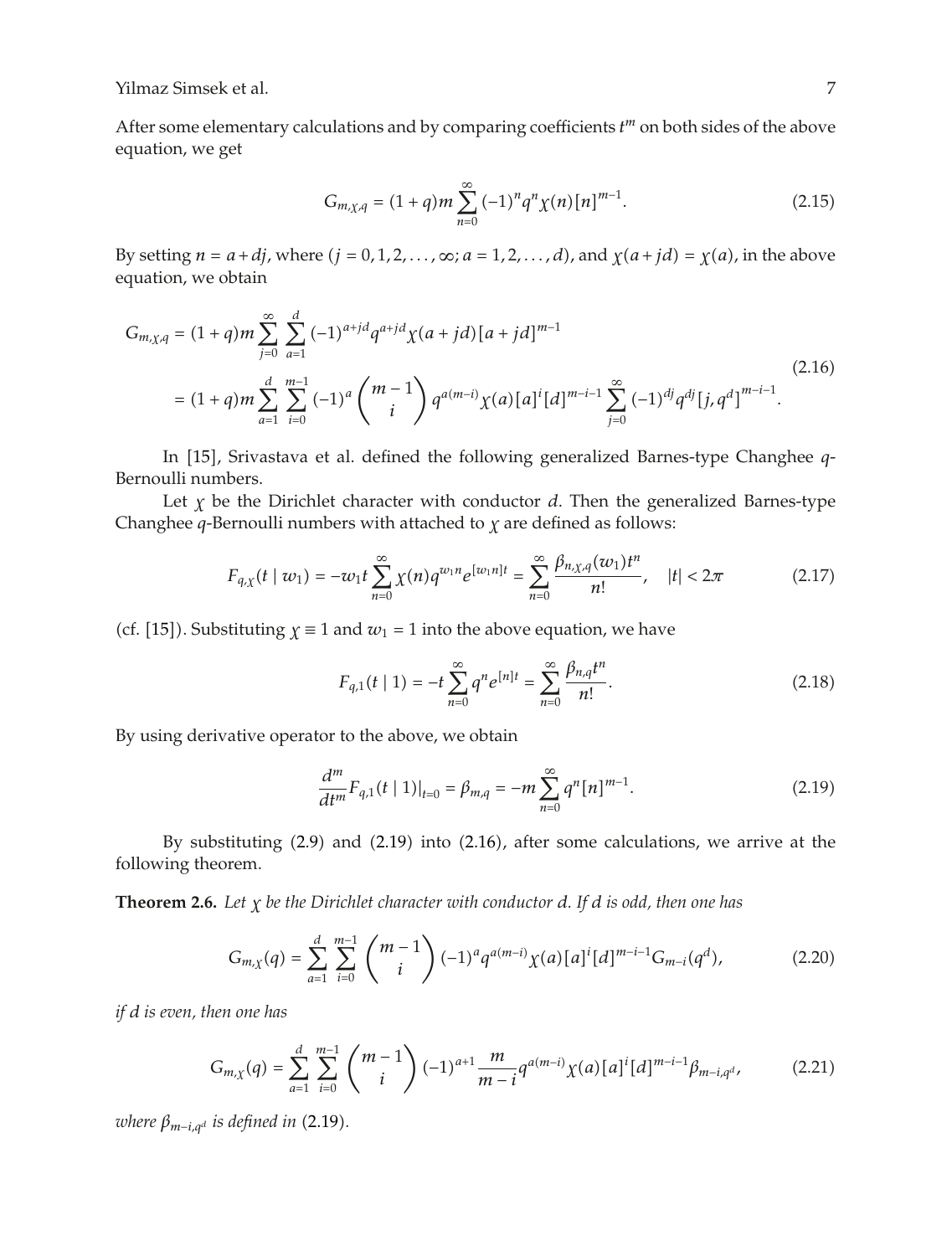*Remark 2.7.* In Theorem 2.6, we give new relations between generalized *q*-Genocchi numbers, *Gm,χq* with attached to *χ*, *q*-Genocchi numbers, *Gmq*, and Barnes-type Changhee *q*-Bernoulli numbers. For detailed information about generalized Barnes-type Changhee *q*-Bernoulli numbers with attached to  $\chi$  see [15].

Generalized Genocchi polynomials are defined by means of the following generating function:

$$
F_{q,\chi}(t,x) = F_{q,\chi}(t)e^{tx} = \sum_{n=0}^{\infty} G_{n,\chi,q}(x)\frac{t^n}{n!}.
$$
 (2.22)

**Theorem 2.8.** *Let χ be the Dirichlet character with conductor d. Then one has*

$$
G_{n,\chi,q}(x) = \sum_{n=0}^{\infty} {n \choose k} G_{n,\chi,q} x^{n-k}.
$$
 (2.23)

*Remark 2.9.* Generating functions of  $G_{n,q}(x)$  and  $G_{n,\chi,q}(x)$  are different from those of [3, 12, 22, 23]. Kim defined generating function of  $G_{n,q}(x)$ , as follows [12]:

$$
F_q(t,x) = (1+q)t \sum_{m=0}^{\infty} q^m (-1)^m e^{[m+x]t} = \sum_{m=0}^{\infty} G_{n,q}(x) \frac{t^m}{m!}.
$$
 (2.24)

In [21], Simsek defined generating function of  $G_{n,q}(x)$  by

$$
F_q(t,x) = \sum_{n=0}^{\infty} (-1)^n q^{-n} \exp(-(q^{-n}[n] + x)t).
$$
 (2.25)

#### **3.** *q***-Genocchi zeta and** *l***-functions**

In recent years, many mathematicians and physicians have investigated zeta functions, multiple zeta functions, *l*-series, *q*-Genocchi zeta, and *l*-functions, and *q*-Bernoulli, Euler, and Genocchi numbers and polynomials mainly because of their interest and importance. These functions and numbers are not only used in complex analysis, but also used in *p*-adic analysis and other areas. In particular, multiple zeta functions occur within the context of Knot theory, quantum field theory, applied analysis and number theory,  $(cf. [15])$ . In this section, we define *q*-Genocchi zeta and *l*-functions, which are interpolated *q*-Genocchi polynomials and generalized *q*-Genocchi numbers at negative integers. By applying the Mellin transformation to  $(2.3)$ , we obtain

$$
\frac{1}{\Gamma(s)} \int_0^\infty t^{s-2} F_q^*(-t, x) dt = \frac{-(1+q)}{\Gamma(s)} \int_0^\infty t^{s-1} \sum_{n=0}^\infty (-1)^n q^n e^{-([n]+x)t} dt = (1+q) \sum_{n=0}^\infty \frac{(-1)^{n+1} q^n}{([n]+x)^s}, \quad (3.1)
$$

where  $\text{Re } s > 1$ ,  $0 < x \leq 1$ , and  $|q| < 1$ .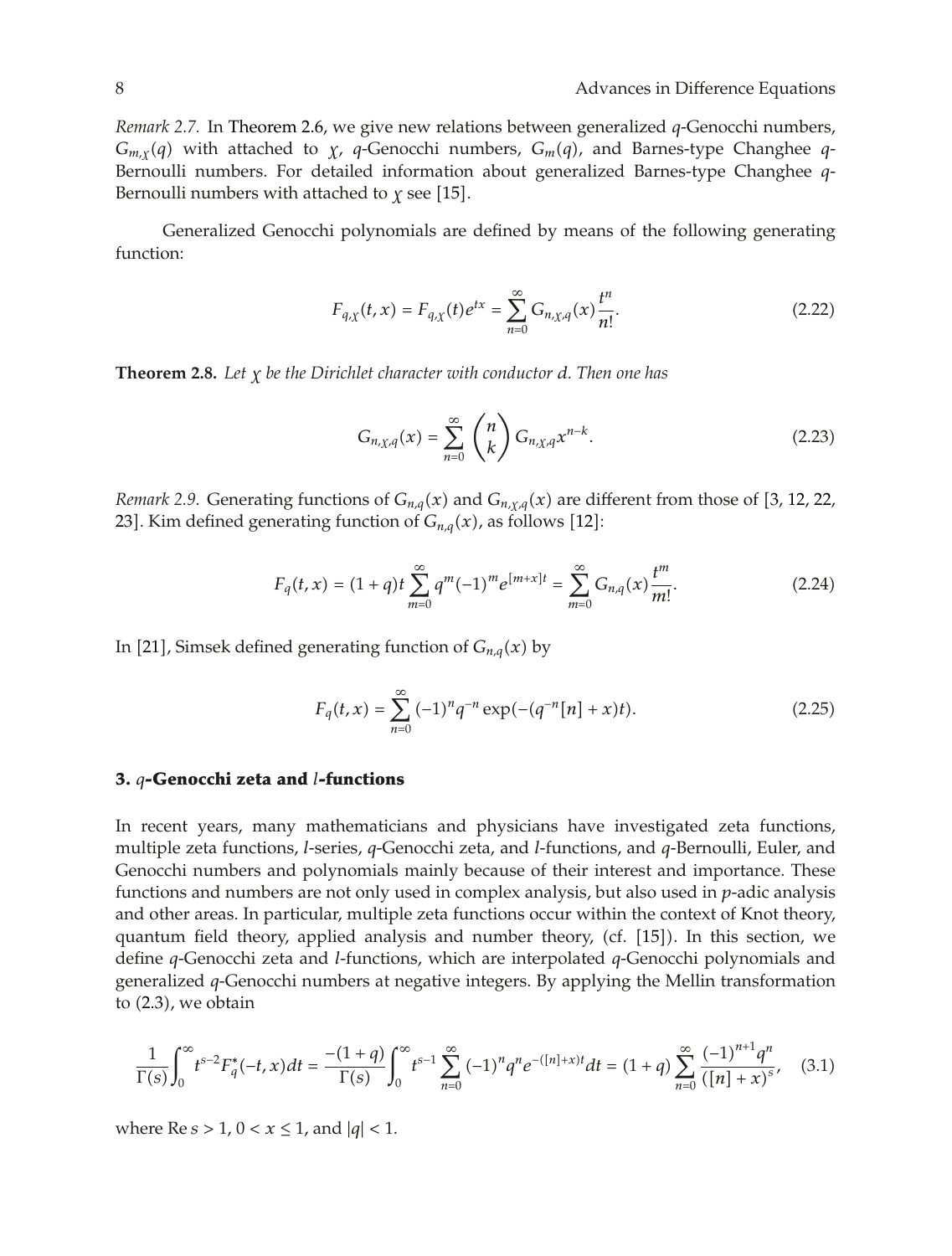Thus, Hurwitz-type *q*-Genocchi zeta function is defined by the following definition.

*Definition 3.1.* Let  $s \in \mathbb{C}$  with Re $s > 1$  and let  $q \in \mathbb{C}$  with  $|q| < 1$ . Then one defines

$$
\zeta_{G,q}(s,x) = (1+q) \sum_{n=0}^{\infty} \frac{(-1)^{n+1} q^n}{([n]+x)^s}.
$$
\n(3.2)

Observe that when  $x = 1$  in (3.2), then we obtain Riemann-type  $q$ -Genocchi zeta function:

$$
\zeta_{G,q}(s) = (1+q) \sum_{n=1}^{\infty} \frac{(-1)^{n+1} q^n}{[n]^s}.
$$
\n(3.3)

Hurwitz-type *q*-Genocchi zeta function interpolates *q*-Genocchi polynomials at negative integers. For  $s = 1 - k$ ,  $k \in \mathbb{Z}^+$ , and by applying Cauchy residue theorem to (3.1), we can obtain the following theorem.

**Theorem 3.2.** *For*  $s = 1 - k$ *,*  $k > 0$ *, then one has* 

$$
\zeta_{G,q}(1-k,x) = -\frac{G_{k,q}(x)}{k}.\tag{3.4}
$$

*Remark 3.3.* The second proof of Theorem 3.2 can be obtained by using  $(d^{k}/dt^{k})|_{t=0}$  derivative operator to  $(2.3)$  as follows:

$$
\frac{d^k}{dt^k} F_q^*(t, x) \Big|_{t=0} = (1+q) \frac{d^k}{dt^k} \left( t \sum_{n=0}^{\infty} (-1)^n q^n e^{([n]+x)t} \right) \Big|_{t=0'},
$$
\n
$$
\frac{-G_{k,q}(x)}{k} = (1+q) \sum_{n=0}^{\infty} (-1)^{n+1} q^n ([n]+x)^{k-1}.
$$
\n(3.5)

Thus we obtained the desired result.

By applying Mellin transformation to  $(2.13)$ , we obtain

$$
l_{q,G}(s,\chi) = \frac{1}{\Gamma(s)} \int_0^\infty t^{s-2} F_{q,x}(-t) dt = (1+q) \sum_{n=1}^\infty \frac{(-1)^{n+1} \chi(n) q^n}{[n]^s}.
$$
 (3.6)

Thus we can define Dirichlet-type *q*-Genocchi *l*-function as follows.

*Definition 3.4.* Let *<sup>χ</sup>* be the Dirichlet character with conductor *<sup>d</sup>*. Let *<sup>s</sup>* <sup>∈</sup> <sup>C</sup> with Re *s >* <sup>1</sup>*.* One defines

$$
l_{q,G}(s,\chi) = (1+q) \sum_{n=1}^{\infty} \frac{(-1)^{n+1} \chi(n) q^n}{[n]^s}.
$$
 (3.7)

Relation between  $l_{q,G}(s, \chi)$  and  $\zeta_{q,G}(s, x)$  is given by the following theorem.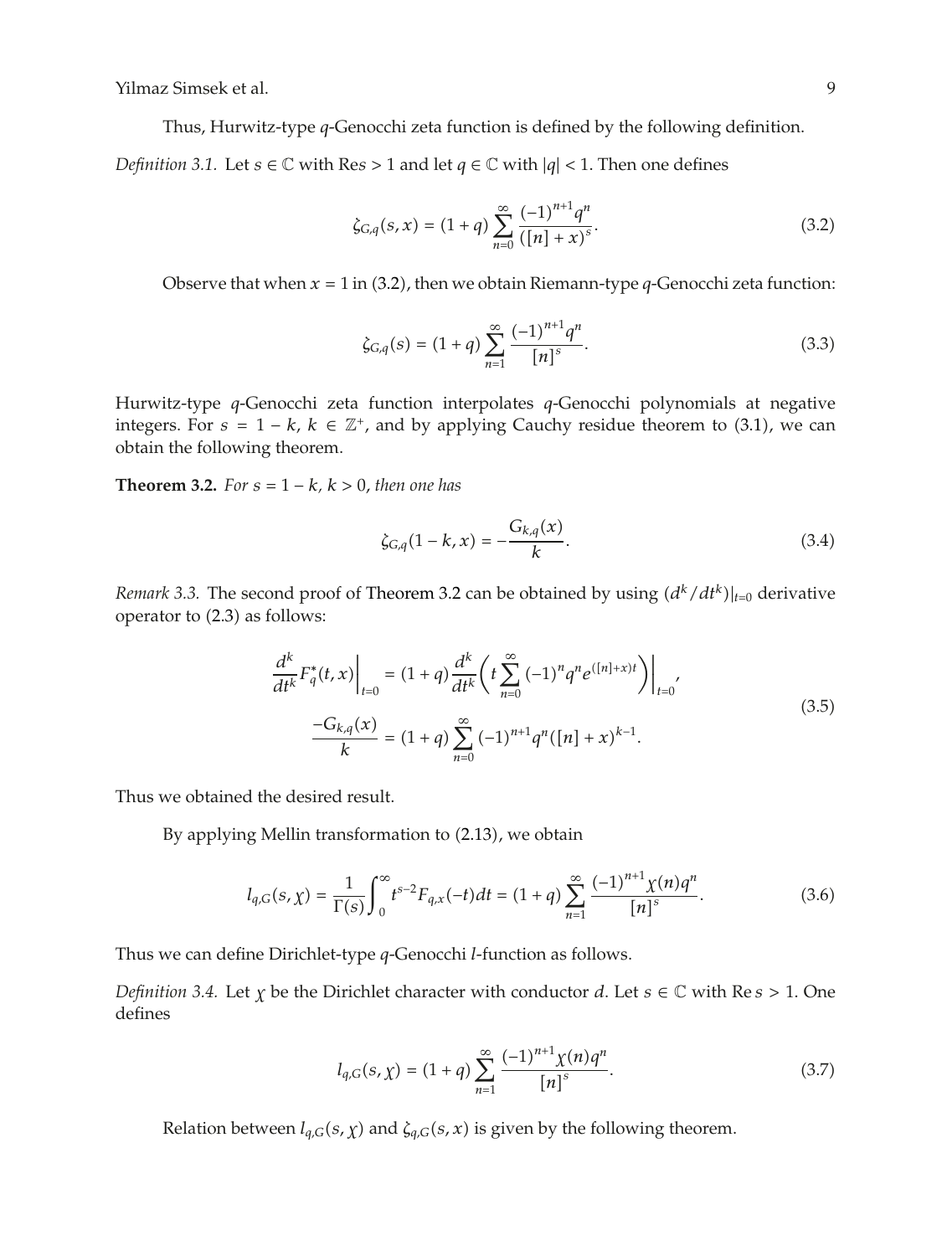**Theorem 3.5.** *Let χ be the Dirichlet character with conductor d. Then one has*

$$
l_{q,G}(s,\chi) = \frac{(1+q)}{(1+q^d)[d]^s} \sum_{a=0}^{d-1} \chi(a)q^{a(1-s)}(-1)^a \zeta_{q^d,G}\left(s, \frac{q^{-a}[a]}{[d]}\right).
$$
 (3.8)

*Proof.* By setting  $n = a + dk$ , where  $(k = 0, 1, 2, ..., \infty; a = 1, 2, 3, ..., d)$  in (3.7), we obtain,

$$
l_{q,G}(s,\chi) = (1+q) \sum_{a=0}^{d} \sum_{k=1}^{\infty} \frac{\chi(a+kd)q^{a+kd}(-1)^{a+kd+1}}{[a+kd]^s}
$$
  

$$
= (1+q) \sum_{a=0}^{d} \sum_{k=0}^{\infty} \frac{\chi(a+kd)q^{a+kd}(-1)^{a+kd+1}}{([a]+q^a[d][k:q^d])^s}
$$
  

$$
= \frac{(1+q)}{(1+q^d)} \sum_{a=0}^{d-1} \frac{\chi(a)q^{a(1-s)}(-1)^a}{[d]^s} \sum_{k=0}^{\infty} \frac{(1+q^d)q^{kd}(-1)^{kd+1}}{([k:q^d]+q^{-a}[a]/[d])^s}
$$
 (3.9)

After some elementary calculations, we arrive at the desired result of the theorem.  $\Box$ 

The function *lq,Gs, χ* interpolates generalized *q*-Genocchi numbers, which are given by the following theorem.

**Theorem 3.6.** *Let*  $n \in \mathbb{Z}^+$ *. Let*  $\chi$  *be the Dirichlet character with conductor d. Then one has* 

$$
l_{q,G}(1 - n, \chi) = -\frac{G_{n,\chi}(q)}{n}.
$$
\n(3.10)

*Proof.* Proof of this theorem is similar to that of Theorem 3.2. So we omit the proof.  $\Box$ 

We give some applications. Setting  $s = 1 - n, n \in \mathbb{Z}^+$  and using Theorem 3.2 in Theorem 3.5, we get

$$
l_{q,G}(1-n,\chi) = \frac{(1+q)[d]^{n-1}}{n(1+q^d)} \sum_{a=1}^d (-1)^{a+1} \chi(a) q^a G_{n,q^d} \left( \frac{q^{-a}[a]}{[d]} \right).
$$
 (3.11)

By comparing both sides of the above equation and Theorem 3.6, we obtain distributions relation of the generalized Genocchi numbers as follows.

**Corollary 3.7.** *Let χ be the Dirichlet character with conductor d. Then one has*

$$
G_{n,\chi}(q) = \frac{(1+q)[d]^{n-1}}{(1+q^d)} \sum_{a=1}^d (-1)^{a+1} \chi(a) q^a G_{n,q^d} \left( \frac{q^{-a}[a]}{[d]} \right), \tag{3.12}
$$

*where*  $n ≥ 0$ *, and*  $G_{n,q}$ <sup>*d*</sup>( $q^{-a}[a]/[d]$ ) is the  $q$ -Genocchi polynomial.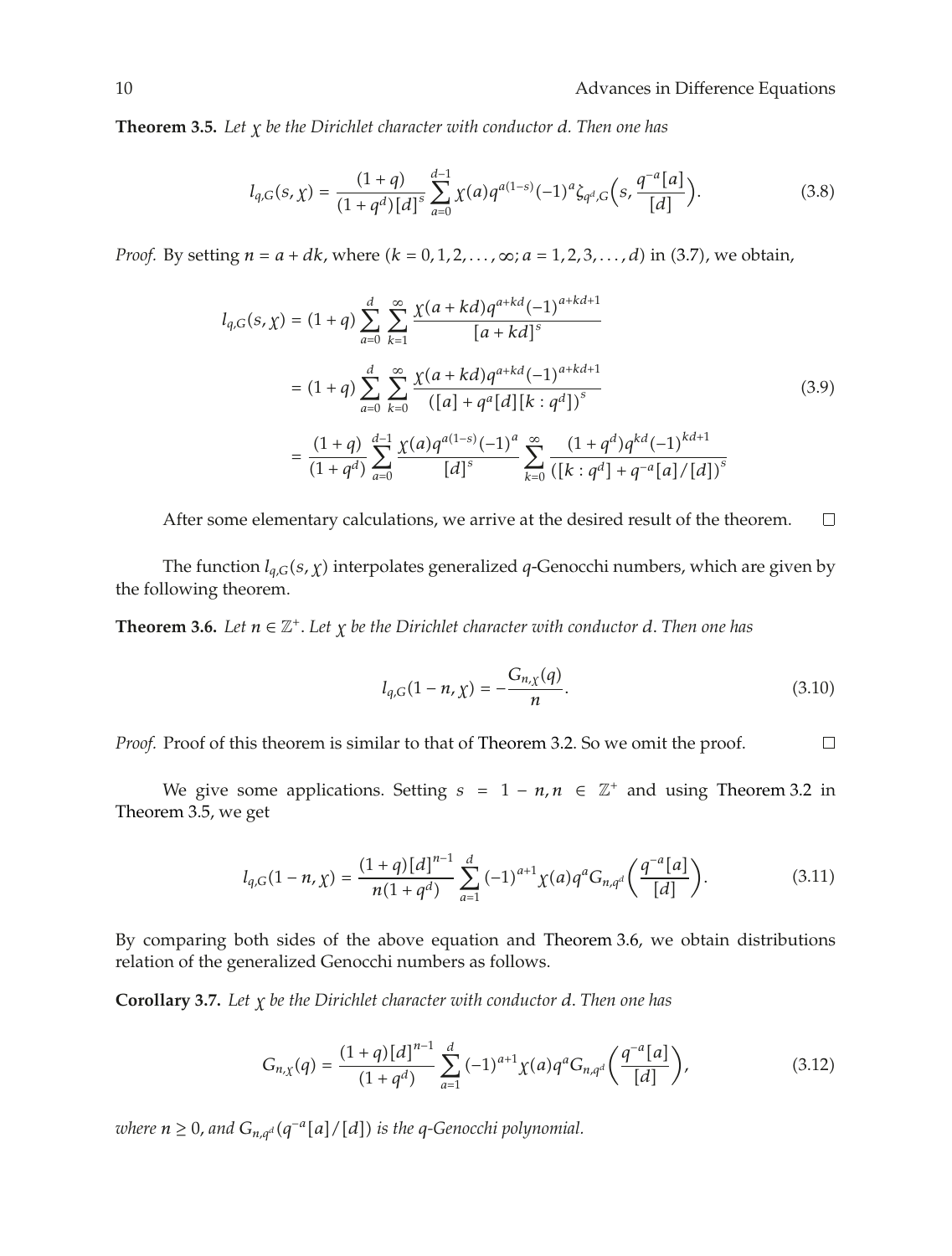By substituting  $(2.5)$  into  $(3.12)$ , we have the following corollary.

**Corollary 3.8.** *Let χ be the Dirichlet character with conductor d. Then one has*

$$
G_{n,\chi}(q) = \frac{(1+q)[d]^{n-1}}{(1+q^d)} \sum_{a=1}^d (-1)^a \chi(a) q^a \sum_{k=0}^n {n \choose k} \left(\frac{q^{-a}[a]}{[d]}\right)^{n-k} G_{k,q^d}
$$
  

$$
= \frac{(1+q)}{(1+q^d)[d]} \sum_{a=1}^d (-1)^a \chi(a) q^a[a]^n \sum_{k=0}^n {n \choose k} \left(\frac{q^a[d]}{[a]}\right)^k G_{k,q^d}.
$$
 (3.13)

If we substitute  $(2.7)$  into  $(3.12)$ , we get a new relation for the distribution relation of *q*-Genocchi numbers:

$$
G_{n,\chi}(q) = \frac{n(1+q)[d]^{n-1}}{(1+q^d)} \sum_{a=1}^d (-1)^{a+1} \chi(a) q^a \sum_{j=0}^\infty (-1)^j q^j \left( [j] + \frac{q^{-a}[a]}{[d]} \right)^{n-1}
$$
  
= 
$$
\frac{n(1+q)[d]^{n-1}}{(1+q^d)} \sum_{j=0}^\infty \sum_{a=1}^d (-1)^{a+j+1} \chi(a) q^{a+j} \sum_{m=0}^{n-1} {n-1 \choose m} \left( \frac{q^{-a}[a]}{[d]} \right)^m [j]^{n-1-m}
$$
(3.14)  
= 
$$
\frac{n(1+q)[d]^{n-1}}{(1+q^d)} \sum_{j=0}^\infty \sum_{a=1}^d \sum_{m=0}^{n-1} (-1)^{a+j+1} {n-1 \choose m} \chi(a) q^{a+j} \left( \frac{q^{-a}[a]}{[d]} \right)^m [j]^{n-m-1}.
$$

Thus we arrive at the following corollary.

**Corollary 3.9.** *Let χ be the Dirichlet character with conductor d. Then one has*

$$
G_{n,\chi}(q) = \frac{n(1+q)[d]^{n-1}}{(1+q^d)} \sum_{j=0}^{\infty} \sum_{a=1}^{d} \sum_{m=0}^{n-1} (-1)^{a+j+1} {n-1 \choose m} \chi(a) q^{a+j} \left(\frac{q^{-a}[a]}{[d]}\right)^m [j]^{n-m-1}.
$$
 (3.15)

### **Acknowledgments**

The first and third authors have been supported by the Scientific Research Project, Administration Akdeniz University. The second author has been supported by Uludag University Research Fund, Projects no. F2004/40 and F2008-31. The fourth author has been supported by National Institute for Mathematical Sciences Doryong-dong, Yuseonggu, Daejeon. The authors express their sincere gratitude to referees for their suggestions and comments.

## **References**

- 1 L.-C. Jang, T. Kim, D.-H. Lee, and D.-W. Park, "An application of polylogarithms in the analogs of Genocchi numbers," *Notes on Number Theory and Discrete Mathematics*, vol. 7, no. 3, pp. 65–69, 2001.
- 2 T. Kim, L.-C. Jang, and H. K. Pak, "A note on *q*-Euler and Genocchi numbers," *Proceedings of the Japan Academy. Series A*, vol. 77, no. 8, pp. 139–141, 2001.
- 3 T. Kim, "A note on the *q*-Genocchi numbers and polynomials," *Journal of Inequalities and Applications*, vol. 2007, Article ID 71452, 8 pages, 2007.